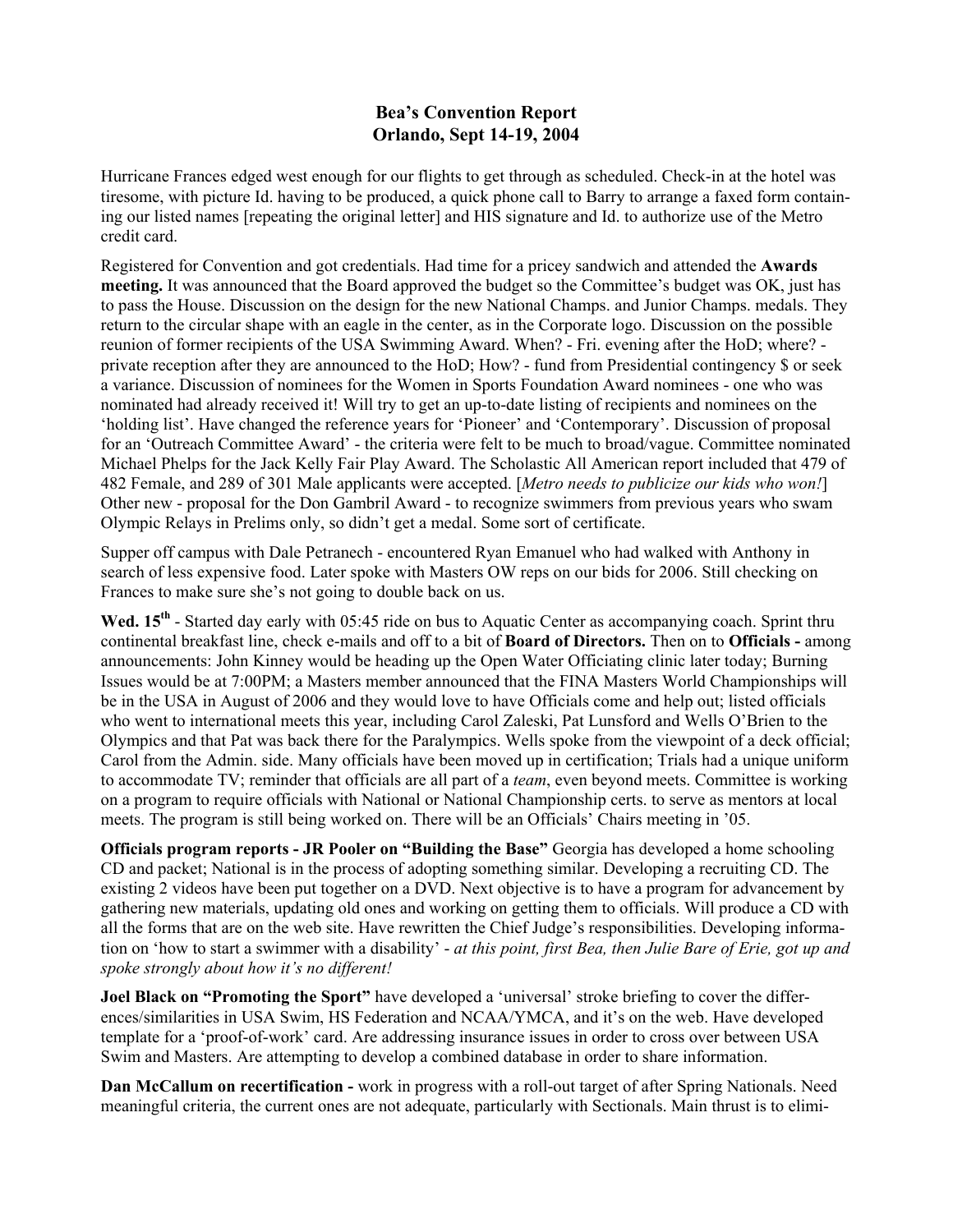nate people who do National Championship meets and don't educate/mentor on the local level. Thinking in terms of three levels (see white sheet). In answer to a question, there would be an appeals process if there is a negative recommendation from the local level.

**"Lunch" meeting of Adapted Comm. -** Established the three aspects of 'inclusion' to present at workshop athlete, coach and club. Bea will be on the panel covering coach and official. Travis won the Trischa Zorn Award again, will try to find member of his LSC to accept.

**Open Water Officials clinic -** glitches included: no projector, battery in lap top died; presenters had very limited experience OW NC as far as I could tell. They pointed out that this is a beginning and are very willing to have help from others in putting together training for other officials. Many remarks and suggestions were given by several of us in attendance.

**Records -** Always scheduled as a short meeting, this was no exception. Since a new American records Coordinator has not yet been appointed following Martha McKee's death over a year ago, only the Disability records portion was held. There were 47 SCY, 15 SCM, 156 LCM records set since last year's Convention. On Saturday of this week, our team starts competing in Athens at the Paralympics and it is expected that several American records will be set.

**Safety workshop -** The featured speaker was retired from 38 years as the director of safety for Disney. He, along with a drawing for an AED from Welch/Allyn, drew a big crowd for the workshop. He gave an excellent power point presentation on Basic Aquatic Safety that he has given to many other concerned professional organizations. Although he was 'preaching to the choir', he pointed out that any time one attends a program such as his, one should come away having learned at least six new things. Among the ones I jotted down: Disney has the  $5<sup>th</sup>$  largest navy in the world (in number of vessels, not total tonnage.); Never expect instruction to eliminate the risk of drowning; swimmers in flotation devices need to be supervised even MORE closely; never trust pool covers, they can become a trap; keep tables & chairs away from fences and gates; a mixture of 50% alcohol and 50% boric acid solution placed in each ear for five minutes after swimming can prevent infection without removing the important wax protection the ear needs; NEVER allow the breath-holding game; keep/take toys out of the pool when they are not in use. [I will provide a copy of the presentation outline.] The second hour was devoted to the insurance side of risk management, with presentations by Sandi Blumit with an overview of coverages provided by USA Swimming, then Eric Peterson went through the claims procedure. **It cannot be stressed enough how important it is to file an incident report.** This sets in motion the steps that lead to payment for injury/sudden illness of a covered person. Once the form arrives at headquarters, registration of the party is checked (if applicable), and a claim form is sent. That way the wheels are set in motion. If a claim is made with no Incident Report having been filed, the process is delayed. Carol Burch then went over what is available on the web site, including the ability to request "Additional Insured" Certificates through *'CertificatesNow'* directly, 24/7 and receive them immediately. A club must be a current member in good standing. Information is available by going to <www.confirmnet.com> or the Confirmnet link under Insurance/Risk Management on the USA Swimming site. Sandi then went over the various optional coverages available through USA Swimming, including Directors and Officers; Crime Coverage; International Group Accident and Special Activities.

After a quick supper with Mary Ann & Gil, attended **Officials' "Burning Issues"-** a forum. A discussion was held on permitting a swimmer to return to competition after illness/injury. Many are reluctant to permit without a physician's written permission and that was the consensus at the meeting. A lot of time was devoted to discussion of the program to have NC and NCC officials serve in their LSC's at meets and as mentors, in order to maintain their certifications. A brief discussion was held on Open Water topics.

Thursday Breakfast, e-mail checks and then **Eastern Zone** meeting. I will not repeat the reports of others. Highlights - The dues will stay at \$125/LSC, Isabel is willing to bill Treasurers in the Fall. Recognizing the high pool rental fees in the Zone, a five-member committee will look into what the fees are at desirable pools and report by 12/1/04 in order to put forth a 'Site Selection' list of preferred sites for Zones and Sectionals, bearing in mind that Sectionals are at least partly funded by National.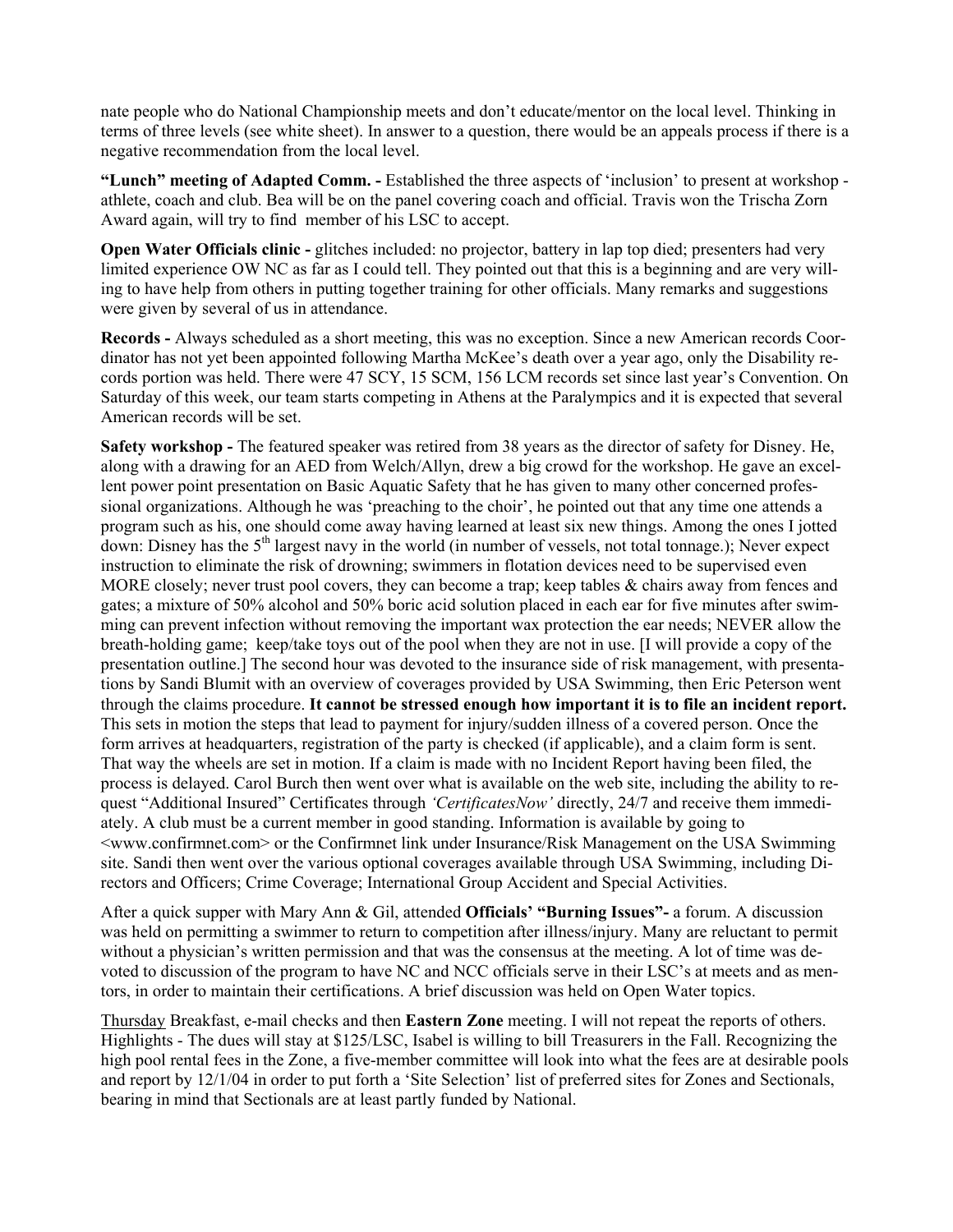**Rules & Regulations -** sat in on most of this session, primary debate was on Background checks for coaches. Massaged several other proposals for final presentation to HoD.

**Adapted Committee Workshop -** The theme was overcoming roadblocks and featured a panel consisting of two coaches, three athletes and two officials. All told how they have determined roadblocks to participation in practices or competition and how they have dealt with them. In the main, barriers were a lot less of a problem than might have been perceived. In most cases they either weren't really barriers or were easily dealt with. It was pointed out that swimmers who are deaf or hard of hearing benefit from learning to watch for the strobe or its reflection on the water far better than having hand signals. The presentations and  $Q \& A$  sessions after each were informative and lively. The time went by much too quickly. Are going to revive "Just Add Water" flyer

Rushed to attend the **Masters Open Water bid meeting -** We had bid to host either the 5k or 10k in 2006. Either one would have been "out of area", and it turned out that bidders within the prescribed areas had come forward to bid, so they won. This meeting ran late, making me late for the -

**Championship Coordination Committee meeting -** which in turn had run short. I was able to give a copy of my written report to Dean Ekeren to include in the records of the meeting.

Next attended the **Meet the Candidates panel -** those who were running unopposed were given 4 minutes each to speak about their thoughts on the next two years. Jeff Gudrun set a record with his "Thank you for the opportunity to serve" speach. Then the remaining candidates were each given four minutes for a preliminary statement, to be followed by questions directed to them from the floor by way of submitted cards.

We went to our rooms to drop off all our accumulated 'stuff' and get ready for the **Welcoming Reception.** A pretty good spread of goodies was on hand, including roast beef carvery, stir fry, and 'build your own Sundae.' A lot of socialization with new and old friends took place.

Friday - started with the 05:45 bus to the Aquatic Center again. Rush through the Continental Breakfast line and at 08:00 on to the **Program Operations Meeting -** Gave the Adapted Records report once again. At the same time, had to put in an appearance at the **National Board of Review Certification Meeting** in order to maintain membership. Both meetings were scheduled to end at 09:50, so had to skip out in order to attend the **Adapted Committee Meeting** at 09:00. Arrived just in time to give Records Report (again) and make comments. Pam Redding being in Athens, Bea also went over the progress on changes to the web page, including histories 'Progressions' in all strokes/distances/courses added to where the records are found. On Safety issues, Mary Kramer and Kiko will continue to work on their combined "Helpful Hints" (for Coaches/Clubs) as well as "And Safety Concerns". A copy of their work so far was given out. Zack (athlete) and Annelise will work on updating, if necessary, the "Just Add Water" flyer. Lists of willing mentors will be developed -Jack Dowling for officials and Pam will be asked to do one for coaches.

Sarah Ely presented a proposal for a developmental disability camp to be held after the 2005 Championships, on June 11-13 in Minneapolis. It is geared for 14 (fourteen) athletes, preferably between 13-18 years old. Each swimmer will have the opportunity to have his/her coach too. Applications and selection criteria to be available in January 2005. The Committee endorsed the idea and will present it to the Board of Directors with a request for a budget variance.

It is proposed to add a novice portion to the Championship meet. 50's and 100's of the strokes would be offered; events interspersed with the championship events; no qualifying times; timed finals; swimmers divided into Junior and Open divisions - Junior being  $11-18$ ; swimmer permitted in only one div'n.; give awards  $1<sup>st</sup>$  - $3<sup>rd</sup>$  in the AM if time allows; Time Trials available to Open div'n. only; # of events/day = 3. Since Program Operations now has responsibility for the Championships, this could be the beginning of a meet that would build the base of swimmers. The current number of elite swimmers will decrease and, therefore lower the attendance at the championships if we don't attract new swimmers.

Mary and Julie will continue to come up with some criteria for 'new' classifications for swimmers who fall thru the IPC cracks - such as swimmers who have Autism. These would be for internal, US purposes only.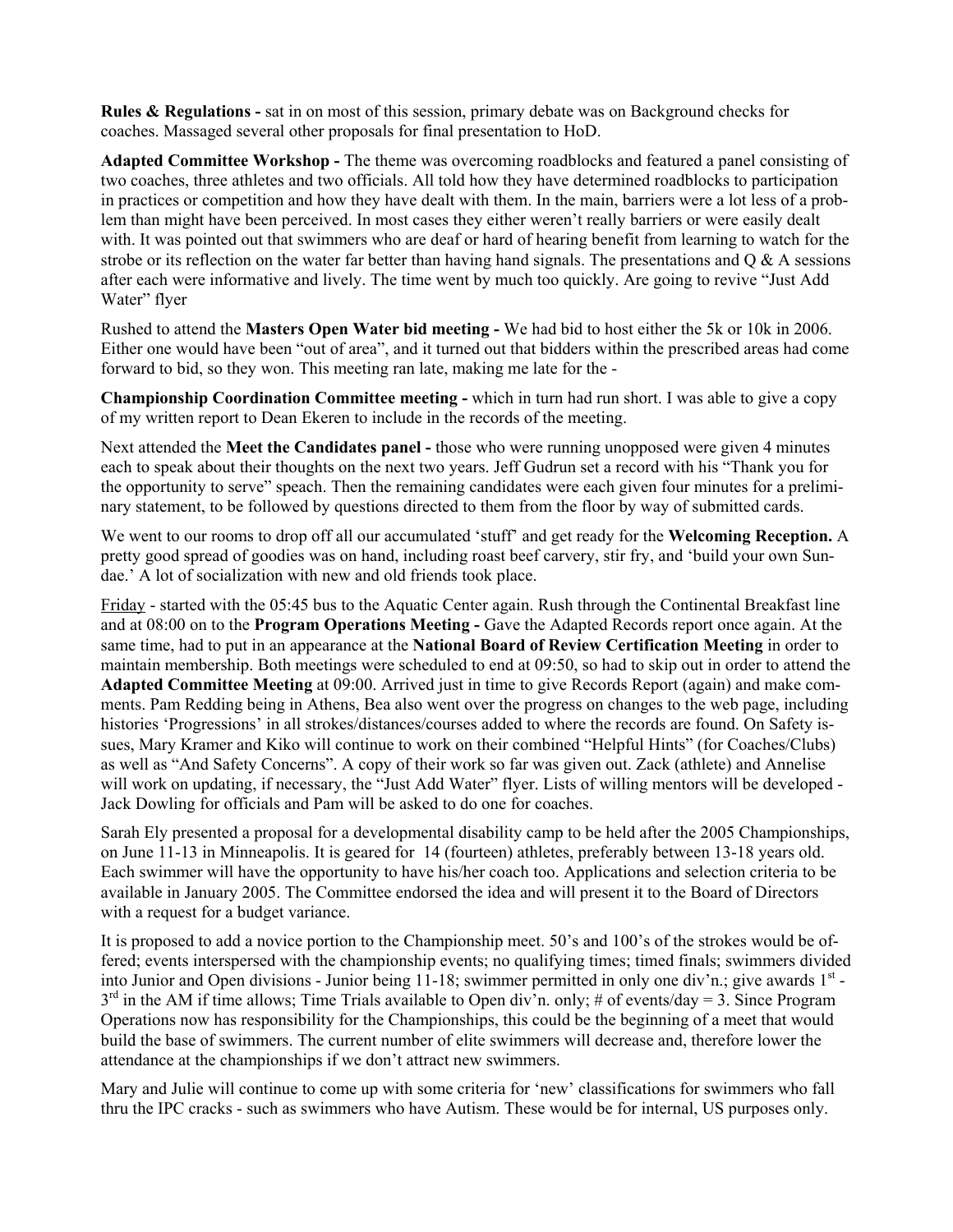Zack pointed out that the medals for the Championships do not seem very impressive. We will look into this. Does anyone know the status of the December meet? Is it sanctioned, and therefore officials and athletes can be covered by insurance? Also, there is a two day meet coming up in November in California, do we have any info on it? Believe Don Watkinds is running it.

Dates of note: June 9-11, 2005 = Championships: for 2006, Fed'l Way is trying for later dates in June: Camp (if held) June 11-13: *possible dates* Feb. 5-6 for mid-year meeting at O'Hare.

**Committee Chairs Luncheon -** The annual "Thank You" for these volunteers is well received by all. A brief opportunity to chat and exchange ideas. The President always has nice words of praise and thanks.

Sat in on the **Open Water Committee meeting -** and the big topic was in response to remarks by Mike Saltzstein that the Board feels there has not been adequate reporting of activities and plans for the future. Many members were visibly upset and quite sharp in their remarks pointing out the reports of meets and camps that have been submitted and the five year and ten year plans that were submitted AND approved by the Board of the time. Diane Limerick gave vent on not being contacted in timely fashion to go on trips as a Manager and how HQ seems not to be able to keep track of the Trainer's Kit that she assembled the first time more than twenty years ago. There were more comments, but couched in the terms that now the Board is giving recognition to Open Water as being part of our sport, not just an orphan on the outside looking in.

Second portion of the **Eastern Zone Meeting -** again, not to duplicate reports of others, and since the minutes will be on the PV web site, here are just a few highlights: Elections - Coach Director = Ed Dellert; Age Group Planning, non-coach = Patric Mills; Secretary/Treasurer "for life" = Isabel Frazer; EZ Athlete Rep = Robbie Fischetti. MSC any protest fees paid at Sectionals will revert to the Eastern Zone treasury. MSC the meet Director and Zone Officials Chair will participate in the selection of the Sectionals Meet Referees. Pointed out the new scanable ballots for the House of Delegates; that the Golden Goggle Awards gala will be on Nov. 15<sup>th</sup> in NYC; Jamy reported there are 113 National Championship, over 500 National certified officials in EZ, HOWEVER, it was found that some were not current in their registrations!

**Metro Delegation dinner together -** first time we were all in the same place at the same time to chat and catch up on doings, meetings etc.

**House of Delegates, part 1 -** Began with the beautiful, simple memorial presentation, wherein the President reads the names of swimming people who have died since last Convention, while Elaine Cox, Chair of the Awards Committee places a single flower in a vase which remains on the head table throughout the HoD meetings. President Ron van Pool read his report and had people who had attended the original 'Snowbird' Convention stand, then all who have attended all Conventions including Snowbird (about 5-6 people.) People who became Life Members, some as surprises from their LSC's etc. were presented with their framed certificates. Dave Carson and Jim Kelly were presented with awards for their service as members of the Board for Eastern and Southern Zones respectively.

**National Awards -** Open Water Swimmer of the Year = Erica Rose; Open Water Committee Award = Diane Limerick; Glenn S. Hummer Award = Julie Bare; Safety Commendation Award = Mike Stromberg; Adapted Swimming Award = Duane Proell and the U. of M.; Adapted Swimmer of the Year (Trischa Zorn) Award = Travis Mohr; Ken Pettigrew Award = Joel Black; Developmental Coach Award = Randy Reese (was presented at the SCM Championships; ASCA Coach of the Year = Bob Bowman (to be presented at the ASCA Clinic); Athletes Appreciation Award = the late Parkes Britton who was the original agent for athletes who had been amateurs in sports. Connoco-Phillips Performance of the Year Award = the 4 x 200 Free Relay Olympic team. Adjourned at 8:30 PM

**House of Delegates, part 2 -** Pam Cook gave the **Membership Report** for the year, followed by Don Hart presenting the proposed **legislation regarding the Treasurer** being appointed. It was defeated. Next came the **Executive Director's Report** from Chuck Wielgus, that concluded with a promotional video - heavy on the Olympic Trials and the Olympics - that will be made available to clubs for recruiting purposes.